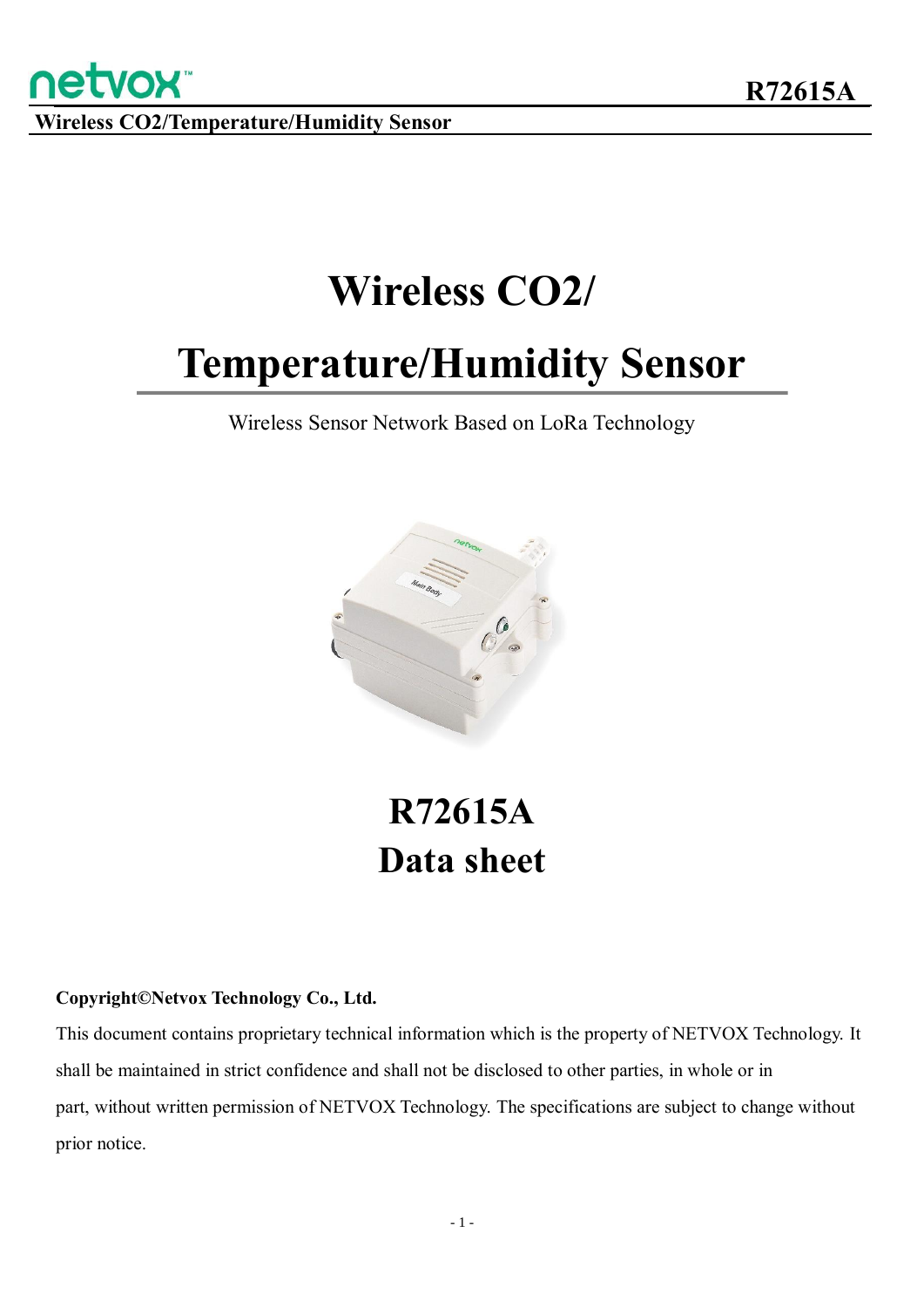

#### **Introduction**

R72615A has a temperature and humidity sensor that detects and transmits ambient temperature and humidity data. It applies wireless communication method that uses the SX1276 wireless communication module. The R72615A has a CO2 sensor that detects the concentration of CO2 in the air.

#### **Main Characteristic**

- Adopt SX1276 wireless communication module
- Temperature and humidity detection
- CO2 concentration detection
- Compatible with  $LoRaWAN^{TM}$  Class A
- Frequency hopping spread spectrum technology
- Configuration parameters can be configured through third-party software platforms, data can be read and alarms can be set via SMS text and email (optional)
- Applicable to the third-party platforms: Actility/ ThingPark, TTN, MyDevices/Cayenne Battery Life:

Please refer to web: [http://www.netvox.com.tw/electric/electric\\_calc.html](http://www.netvox.com.tw/electric/electric_calc.html)

At this website, users can find battery lifetime for varier models at different configurations.

#### **Application**

- Smart home
- CO2 concentration detection
- Temperature and humidity detection
- **Other**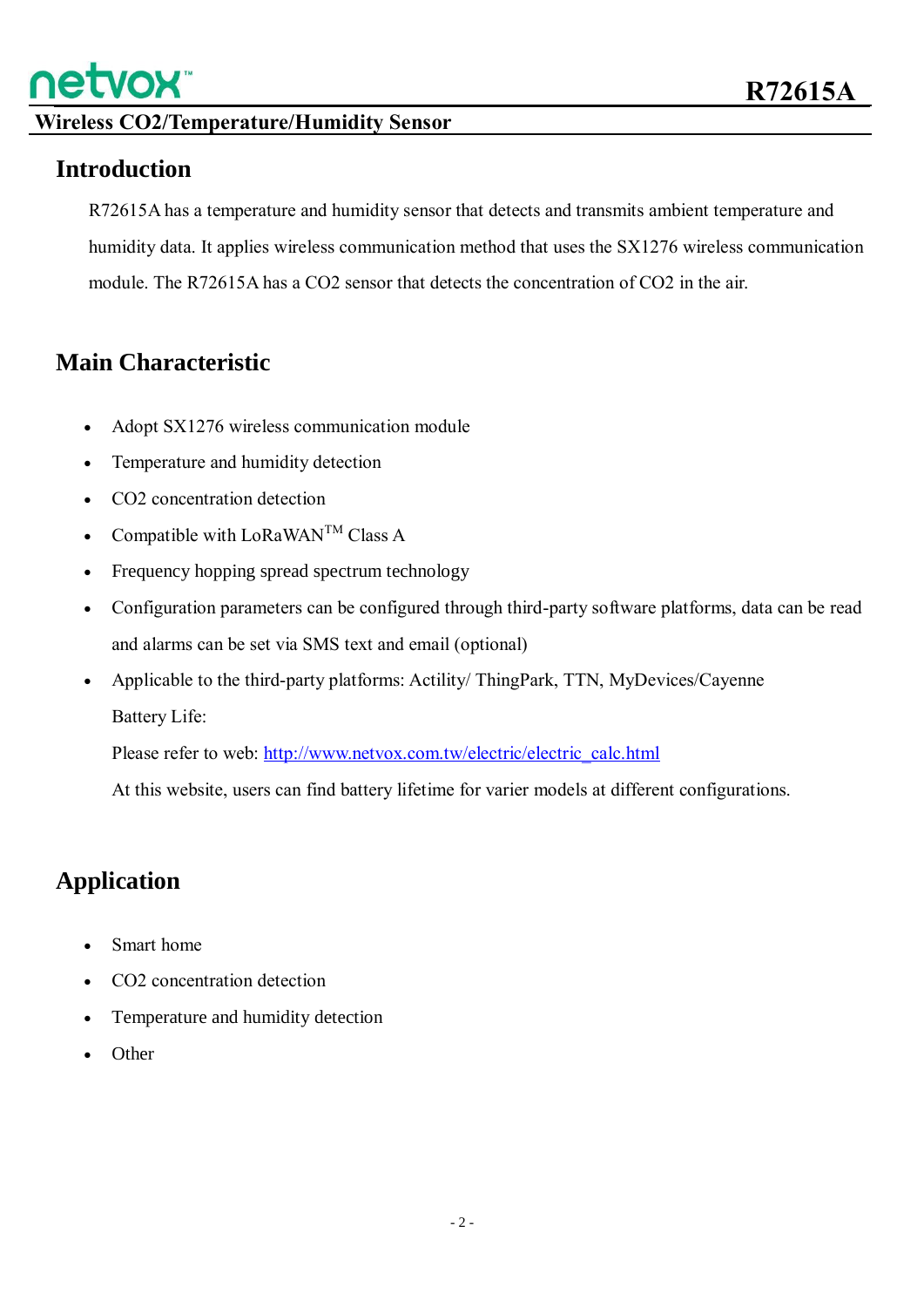

### **Dimension**



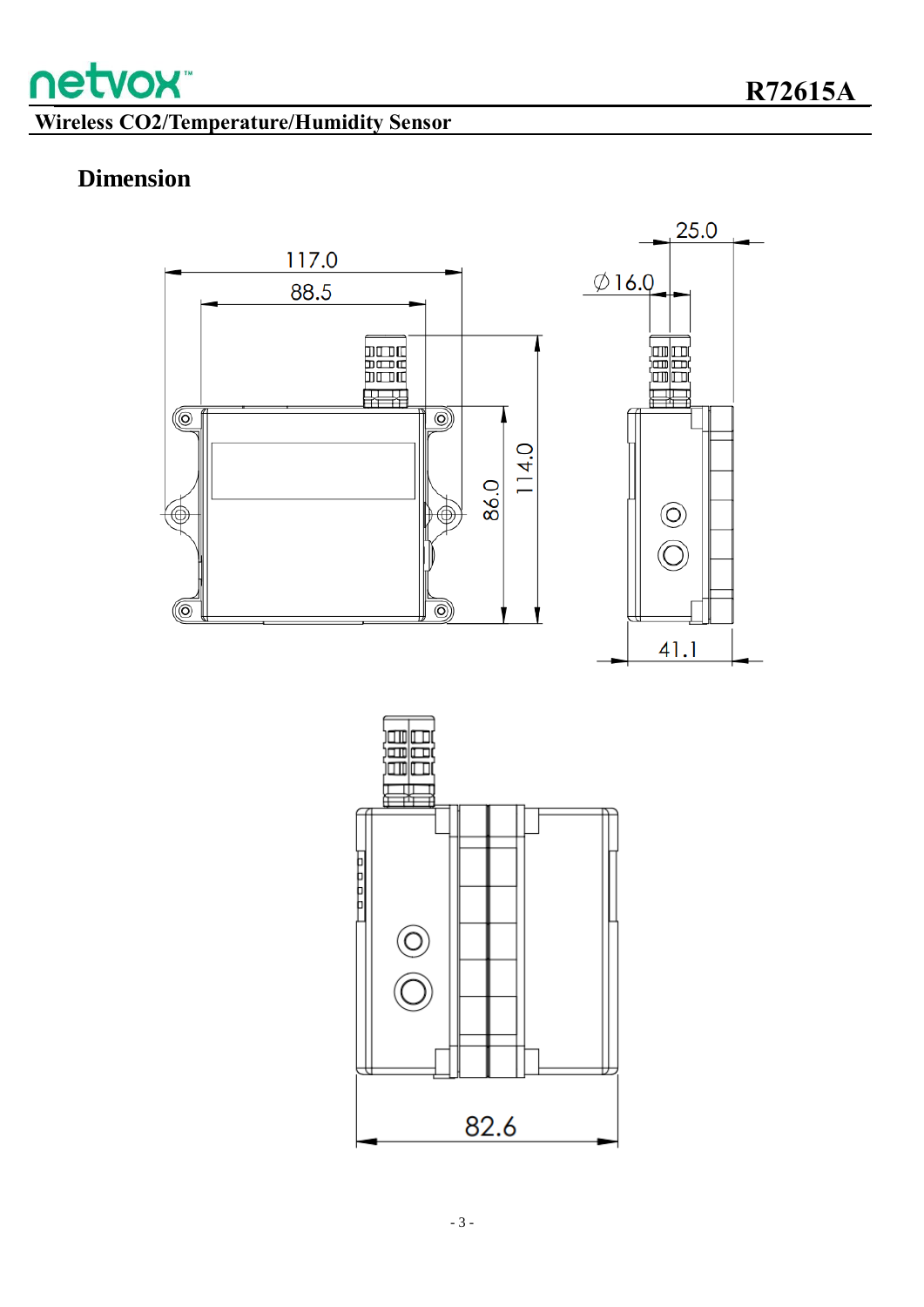

#### **Electric**

| Power supply                        | 8 sections of ER14505 lithium batteries (7.2V)<br>*4 sections of 3.6V ER14505 are connected in parallel to<br>form a group, and the other 4 sections are connected in<br>parallel to form another group.<br>Then, the two groups of lithium batteries are connected in<br>series). |
|-------------------------------------|------------------------------------------------------------------------------------------------------------------------------------------------------------------------------------------------------------------------------------------------------------------------------------|
| <b>Operating Voltage Range</b>      | 6.8V to 7.3V                                                                                                                                                                                                                                                                       |
| Low Battery Voltage Threshold       | 6.8V                                                                                                                                                                                                                                                                               |
| <b>Standby Current</b>              | 300uA                                                                                                                                                                                                                                                                              |
| <b>Operating Current</b>            | 65mA (When the sensor is operating.)                                                                                                                                                                                                                                               |
| Module Wakeup Current               | 6.3mA @ 3.3V                                                                                                                                                                                                                                                                       |
| <b>RF</b> Receiving Current         | $11mA$ $@3.3V$                                                                                                                                                                                                                                                                     |
| <b>RF Emission Current</b>          | 120mA @ 3.3 V                                                                                                                                                                                                                                                                      |
| <b>Battery Measurement Accuracy</b> | $\pm 0.1V$                                                                                                                                                                                                                                                                         |

# **Temperature and Humidity Sensor**

| Temperature Measurement Range    | $-20^{\circ}$ C to 55 $^{\circ}$ C |
|----------------------------------|------------------------------------|
| Temperature Measurement Accuracy | $\pm 1$ °C @25°C                   |
| Humidity Measurement Range       | $0\%RH$ to $100\%RH$               |
| Humidity Measurement Accuracy    | $\pm 4\%$ RH @25°C                 |

# **CO2 Sensor**

| <b>Working Current</b>       | $<$ 85mA                   |
|------------------------------|----------------------------|
| CO2 Sensor Measurement Range | $400$ ppm to $5000$ ppm    |
| CO2 Sensor Accuracy          | $\pm (100$ ppm+6% reading) |
| Warm-up Time                 | 3min                       |
| Response Time                | T<90s                      |
| Output                       | <b>UART</b>                |